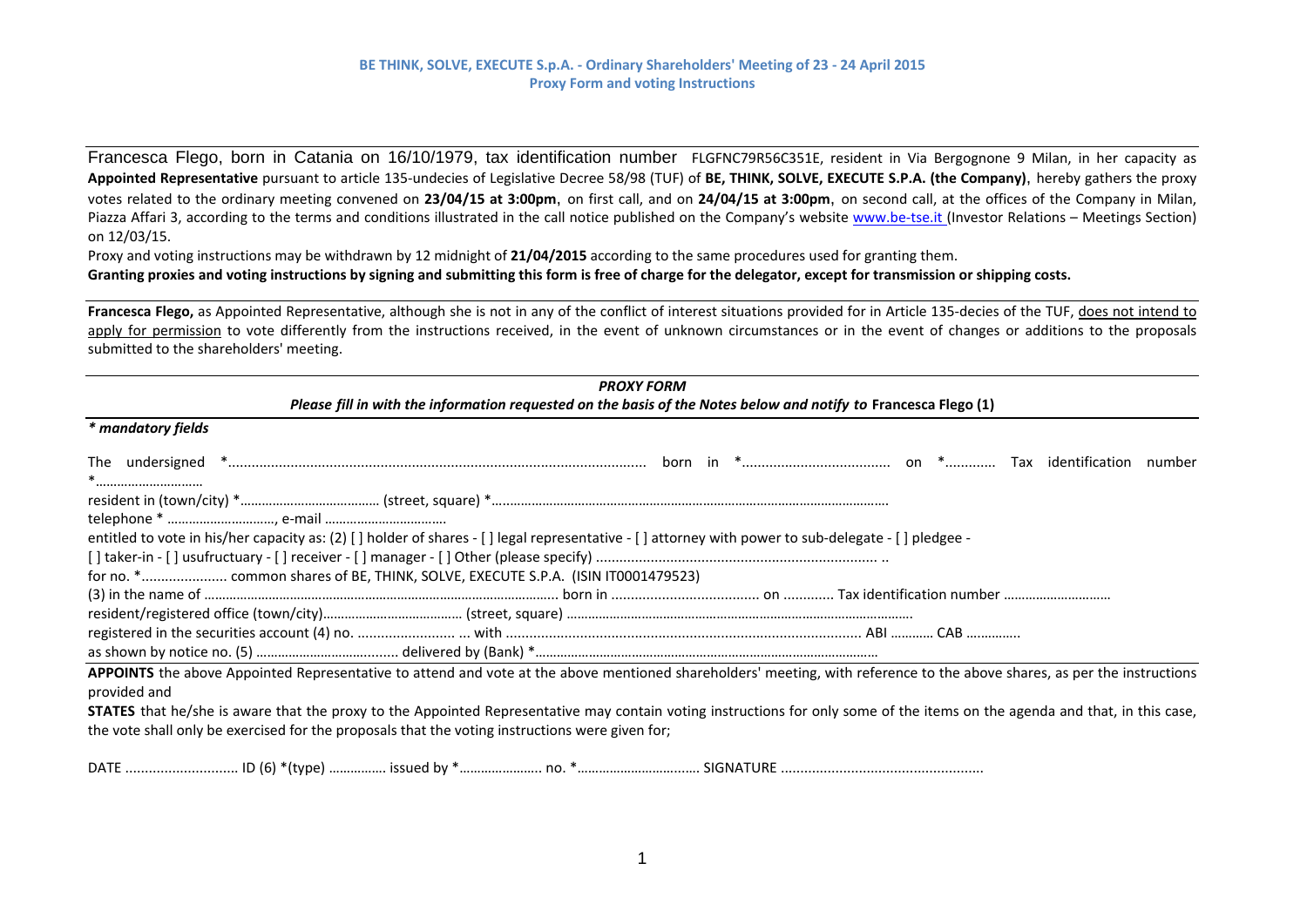#### *VOTING INSTRUCTIONS*

(Section containing information for the Appointed Representative only - tick relevant boxes on the basis of the Notes below)

The undersigned (7) ……………………………………………….

**APPOINTS** the Appointed Representative to vote according to the following voting instructions (8) at the shareholders' meeting in question:

## **A) RESOLUTIONS SUBMITTED FOR VOTING (9)**

**AGENDA**

### **1st resolution**

Approving the Company's financial statements at 31 December 2014, including the Directors' Report on operations, the Report of the Board of Statutory Auditors and the Report of the Audit Firm; presenting the consolidated financial statements at 31 December 2014; pertinent and subsequent resolutions;

[ ] IN FAVOUR OF THE FINANCIAL STATEMENTS PROPOSAL [ ] AGAINST THE FINANCIAL STATEMENTS PROPOSAL [ ] ABSTENTION

(\*) If no shareholder is specified, or if no proposals are made by the specified shareholder, the proxy shall not be valid pursuant to Article 135‐undecies of the TUF. The shareholder may, however, be specified according to identification criteria (e.g. "Submitting shareholder with the least number of shares")

### **2nd resolution**

#### **Allocation of 2014 year's result**

[ ] IN FAVOUR OF THE DIRECTORS' PROPOSAL [ ] AGAINST THE DIRECTORS' PROPOSAL [ ] ABSTENTION

### **3rd resolution**

Appointing auditors and the chairman of the pertinent board; determining the emoluments of statutory auditors and chairman of the pertinent board

[1 IN FAVOUR OF THE LIST FILED BY THE MAJORITY SHAREHOLDER AND OF THE EMOLUMENTS PROPOSED TO THE CHAIRMAN AND TO THE STATUTORY AUDITORS OF THE PERTINENT BOARD

[ ] AGAINST THE LIST FILED BY THE MAJORITY SHAREHOLDER AND THE EMOLUMENTS PROPOSED TO THE CHAIRMAN AND TO THE STATUTORY AUDITORS OF THE PERTINENT BOARD

### [ ] ABSTENTION

(\*) should the aforementioned list not be filed, the proxy shall have no effect. In addition to specifying the shareholder submitting the proposal, specifying the reference number of the list is also permitted, where the lists are identified by <sup>a</sup> progressive number on the company's website.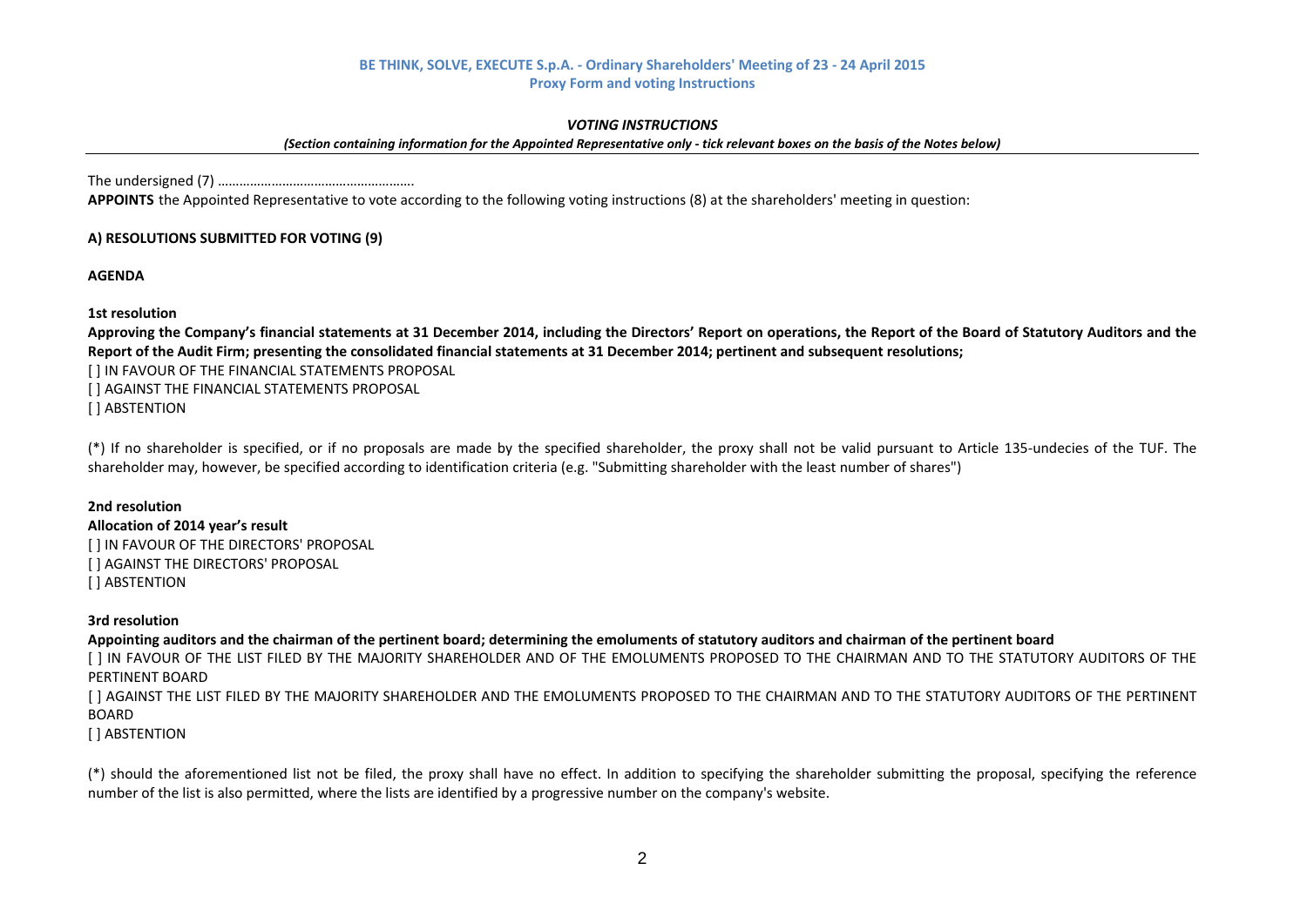(\*) If no shareholder is specified, or if no proposals are made by the specified shareholder, the proxy shall not be valid pursuant to Article 135‐undecies of the TUF. The shareholder may, however, be specified according to identification criteria (e.g. "Submitting shareholder with the least number of shares")

#### **4th resolution**

Approval of the remuneration report: resolutions concerning the first section of the report in accordance with art. 123-ter, paragraph 6, of Legislative Decree no. 58 of 24 **February 1998 (Company's policy on remuneration and related procedures used to adopt and implement the policy).** [ ] IN FAVOUR OF THE PROPOSED REPORT [ ] AGAINST THE PROPOSED REPORT [ ] ABSTENTION

\*\*\*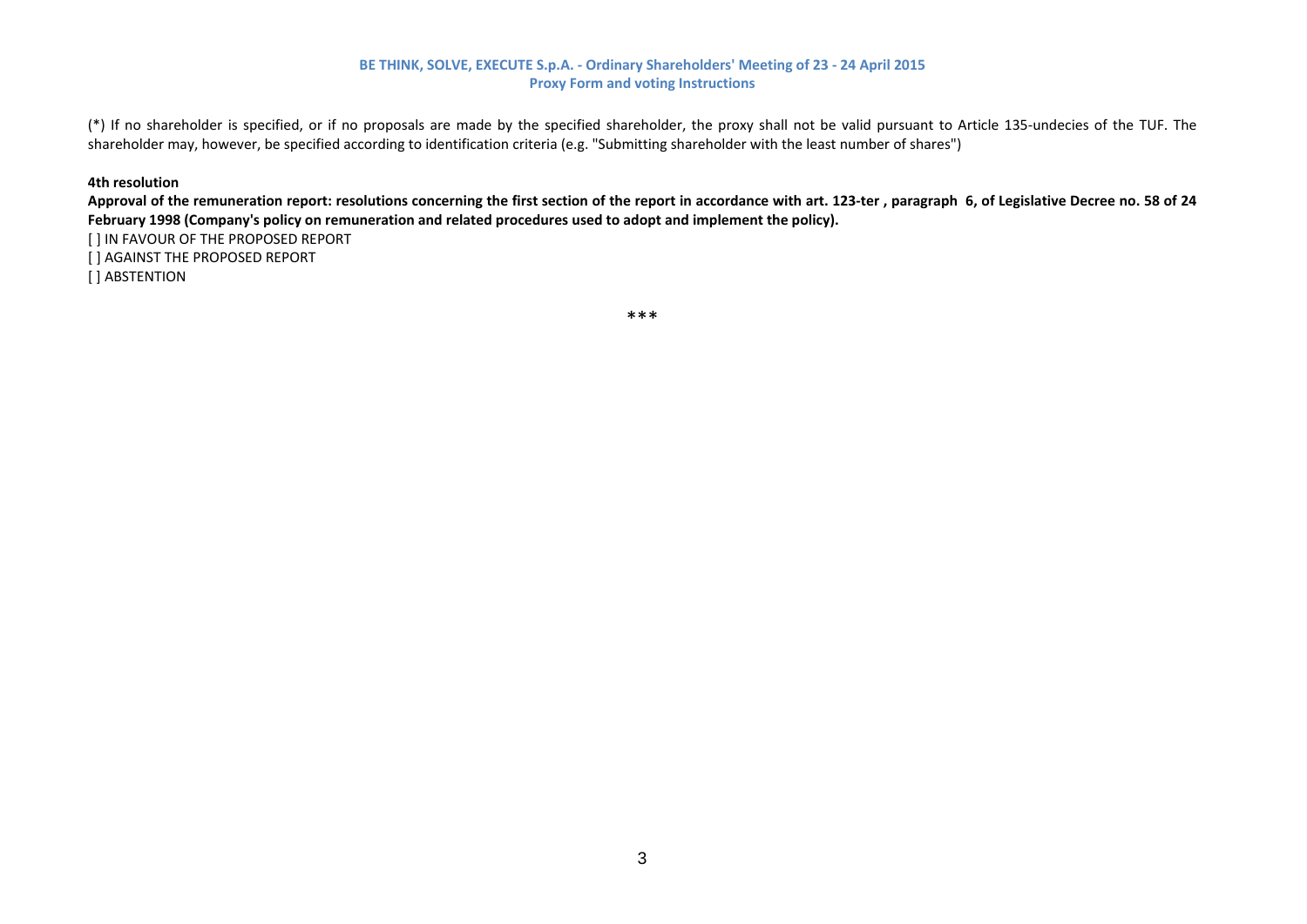## **B) UNKNOWN CIRCUMSTANCES (10)**

Where events should occur that were not known when issuing the proxy, the undersigned, in relation to the:

#### **1st resolution:**

- $\bullet$  [] CONFIRMS THE INSTRUCTIONS
- $\bullet$  [ ] CANCELS THE INSTRUCTIONS
- $\bullet$   $\quad$  [ ] CHANGES THE INSTRUCTIONS [ ] IN FAVOUR [ ] AGAINST [ ] ABSTENTION

### **2nd resolution:**

- $\bullet$  [] CONFIRMS THE INSTRUCTIONS
- $\bullet$  [ ] CANCELS THE INSTRUCTIONS
- $\bullet$   $\quad$  [ ] CHANGES THE INSTRUCTIONS [ ] IN FAVOUR [ ] AGAINST [ ] ABSTENTION

#### **3rd resolution:**

- $\bullet$  [] CONFIRMS THE INSTRUCTIONS
- $\bullet$  [ ] CANCELS THE INSTRUCTIONS
- $\bullet$  [] CHANGES THE INSTRUCTIONS [] IN FAVOUR [] AGAINST [] ABSTENTION

### **4th resolution:**

- [ ] CONFIRMS THE INSTRUCTIONS
- $\bullet$  [] CANCELS THE INSTRUCTIONS
- $\bullet$  [] CHANGES THE INSTRUCTIONS [] IN FAVOUR [] AGAINST [] ABSTENTION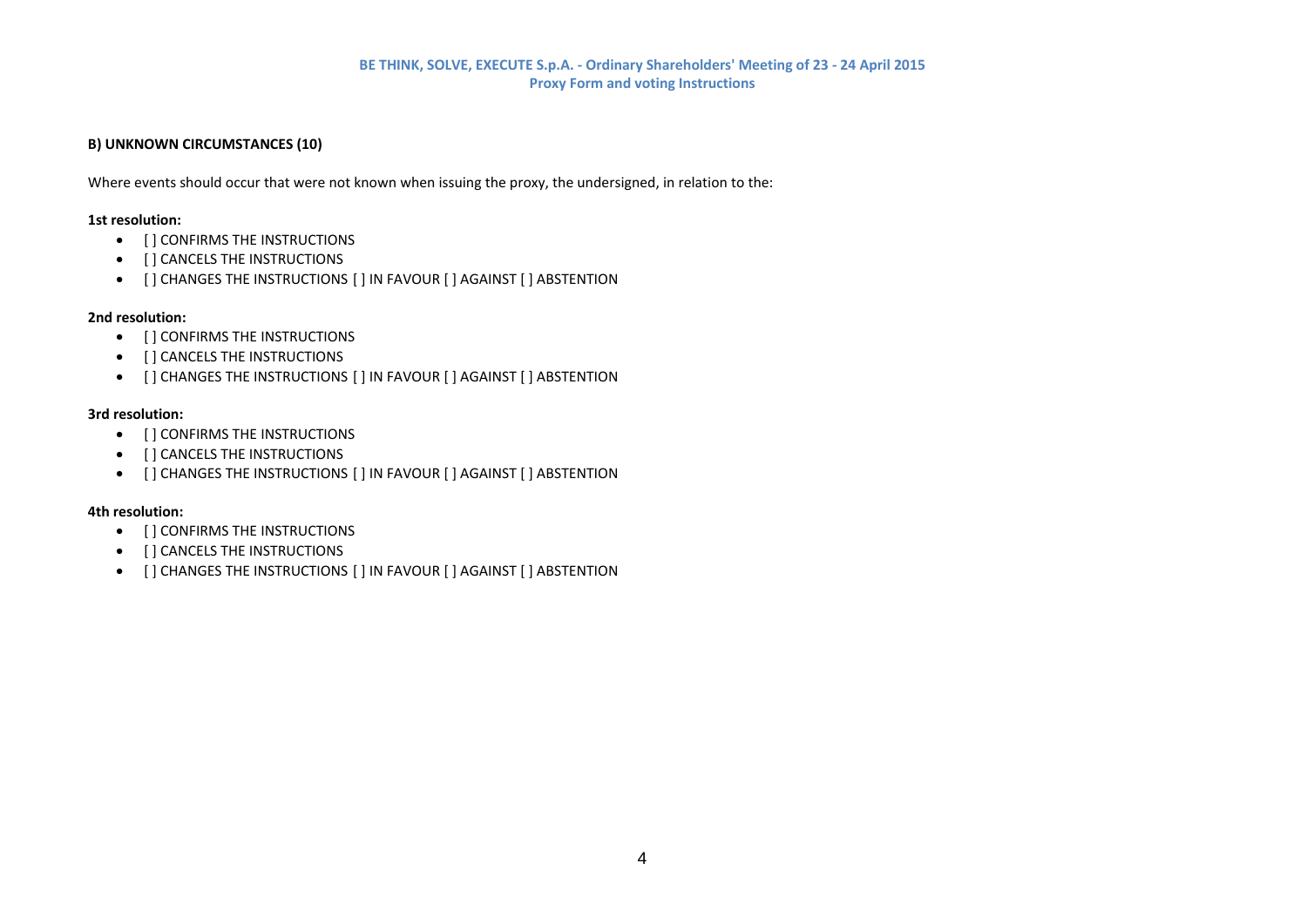# **C) AMENDMENTS OR ADDITIONS (11)**

In the event of voting on amendments or additions to the above resolutions submitted to the shareholders' meeting, the undersigned authorizes the Appointed Representative to vote differently, where necessary, from the instructions shown above, according to the following additional instructions.

#### **1st resolution:**

- Amendment/addition proposed **by the Governing Body**
	- o [ ] CONFIRMS THE INSTRUCTIONS
	- o [ ] CANCELS THE INSTRUCTIONS
	- $\circ$   $\,$  [ ] CHANGES THE INSTRUCTIONS [ ] IN FAVOUR [ ] AGAINST [ ] ABSTENTION
- . Amendment/addition proposed by the holder of <sup>a</sup> **majority** interest
	- o [ ] CONFIRMS THE INSTRUCTIONS
	- o [ ] CANCELS THE INSTRUCTIONS
	- $\circ$   $\,$  [ ] CHANGES THE INSTRUCTIONS [ ] IN FAVOUR [ ] AGAINST [ ] ABSTENTION
- Amendment/addition proposed by the holder of <sup>a</sup> **non‐controlling** interest
	- o [ ] CONFIRMS THE INSTRUCTIONS
	- o [ ] CANCELS THE INSTRUCTIONS
	- $\,\circ\quad$  [ ] CHANGES THE INSTRUCTIONS [ ] IN FAVOUR [ ] AGAINST [ ] ABSTENTION

### **2nd resolution:**

- Amendment/addition proposed **by the Governing Body**
	- o [ ] CONFIRMS THE INSTRUCTIONS
	- o [ ] CANCELS THE INSTRUCTIONS
	- $\circ$   $\,$  [ ] CHANGES THE INSTRUCTIONS [ ] IN FAVOUR [ ] AGAINST [ ] ABSTENTION
- $\bullet$  Amendment/addition proposed by the holder of <sup>a</sup> **majority** interest
	- o [ ] CONFIRMS THE INSTRUCTIONS
	- o [ ] CANCELS THE INSTRUCTIONS
	- $\circ$   $\,$  [ ] CHANGES THE INSTRUCTIONS [ ] IN FAVOUR [ ] AGAINST [ ] ABSTENTION
- $\bullet$  Amendment/addition proposed by the holder of <sup>a</sup> **non‐controlling** interest
	- o [ ] CONFIRMS THE INSTRUCTIONS
	- o [ ] CANCELS THE INSTRUCTIONS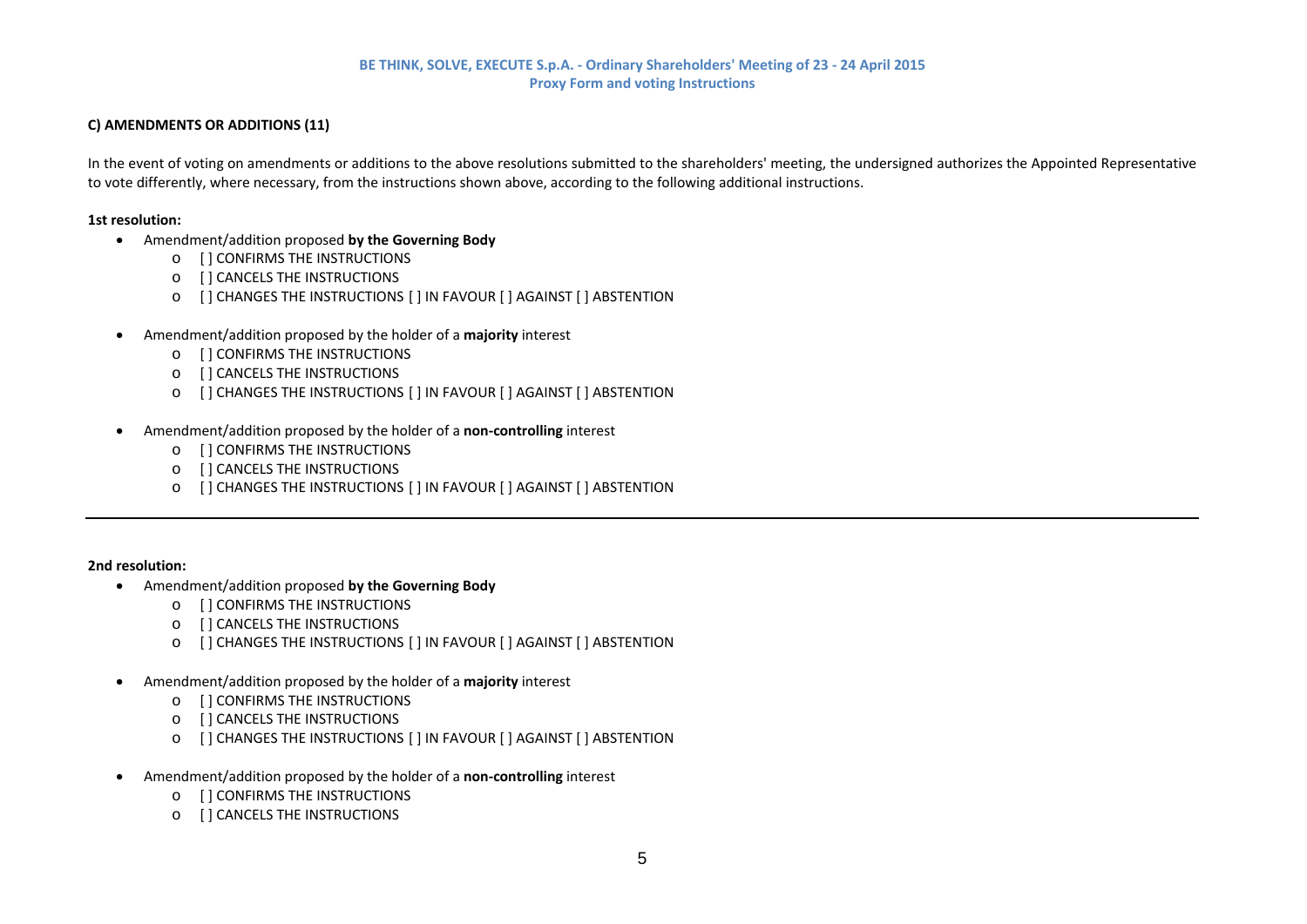$\,\circ\quad$  [ ] CHANGES THE INSTRUCTIONS [ ] IN FAVOUR [ ] AGAINST [ ] ABSTENTION

### **3rd resolution:**

- Amendment/addition proposed **by the Governing Body**
	- o [ ] CONFIRMS THE INSTRUCTIONS
	- o [ ] CANCELS THE INSTRUCTIONS
	- $\circ$   $\,$  [ ] CHANGES THE INSTRUCTIONS [ ] IN FAVOUR [ ] AGAINST [ ] ABSTENTION
- . Amendment/addition proposed by the holder of <sup>a</sup> **majority** interest
	- o [ ] CONFIRMS THE INSTRUCTIONS
	- o [ ] CANCELS THE INSTRUCTIONS
	- $\circ$   $\,$  [ ] CHANGES THE INSTRUCTIONS [ ] IN FAVOUR [ ] AGAINST [ ] ABSTENTION
- Amendment/addition proposed by the holder of <sup>a</sup> **non‐controlling** interest
	- o [ ] CONFIRMS THE INSTRUCTIONS
	- o [ ] CANCELS THE INSTRUCTIONS
	- $\,\circ\quad$  [ ] CHANGES THE INSTRUCTIONS [ ] IN FAVOUR [ ] AGAINST [ ] ABSTENTION

### **4th resolution:**

- Amendment/addition proposed **by the Governing Body**
	- o [ ] CONFIRMS THE INSTRUCTIONS
	- o [ ] CANCELS THE INSTRUCTIONS
	- $\circ$   $\,$  [ ] CHANGES THE INSTRUCTIONS [ ] IN FAVOUR [ ] AGAINST [ ] ABSTENTION
- Amendment/addition proposed by the holder of <sup>a</sup> **majority** interest
	- o [ ] CONFIRMS THE INSTRUCTIONS
	- o [ ] CANCELS THE INSTRUCTIONS
	- $\circ$   $\,$  [ ] CHANGES THE INSTRUCTIONS [ ] IN FAVOUR [ ] AGAINST [ ] ABSTENTION
- $\bullet$  Amendment/addition proposed by the holder of <sup>a</sup> **non‐controlling** interest
	- o [ ] CONFIRMS THE INSTRUCTIONS
	- o [ ] CANCELS THE INSTRUCTIONS
	- $\circ$   $\,$  [ ] CHANGES THE INSTRUCTIONS [ ] IN FAVOUR [ ] AGAINST [ ] ABSTENTION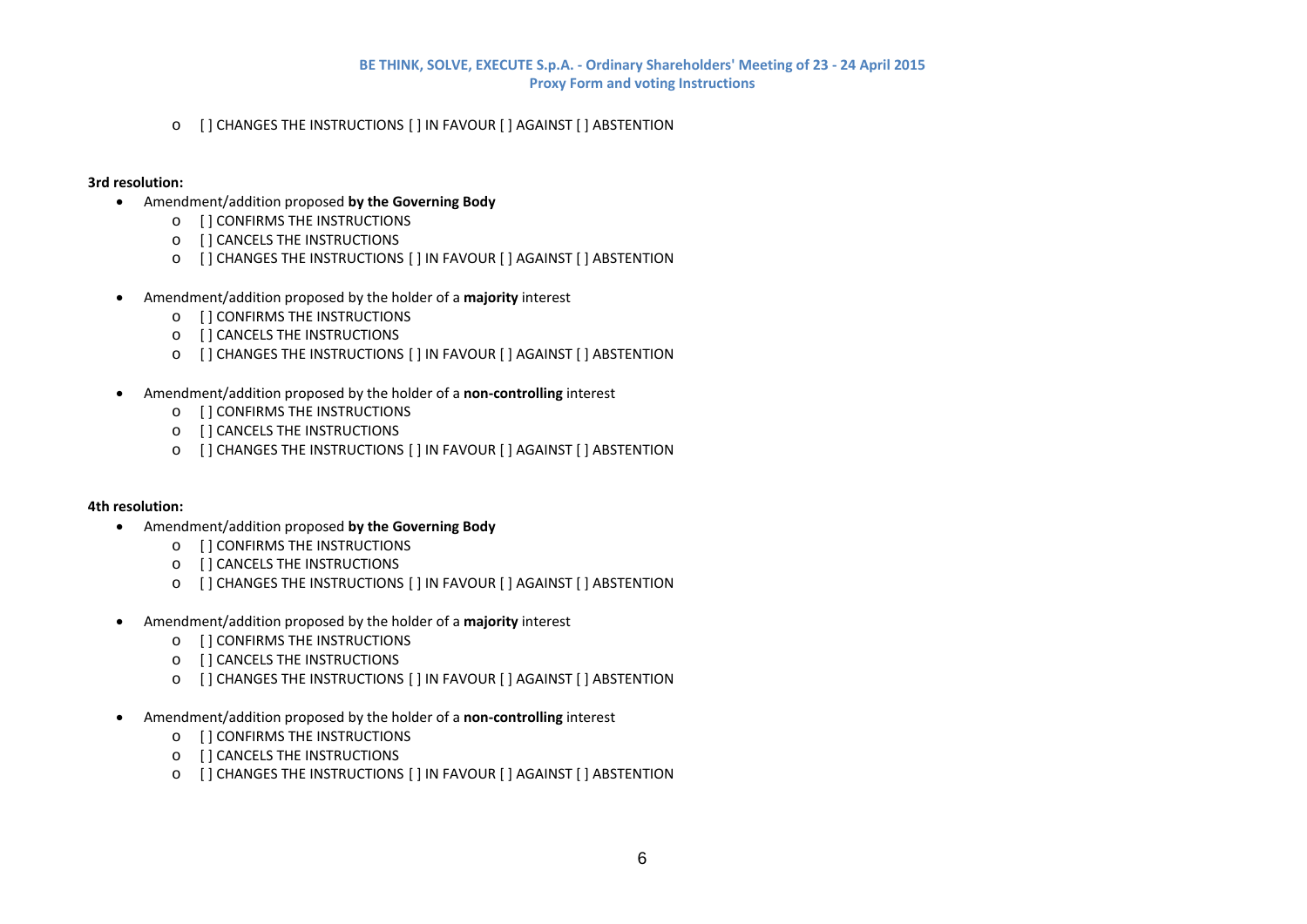DATE .................................

............................. SIGNATURE ....................................................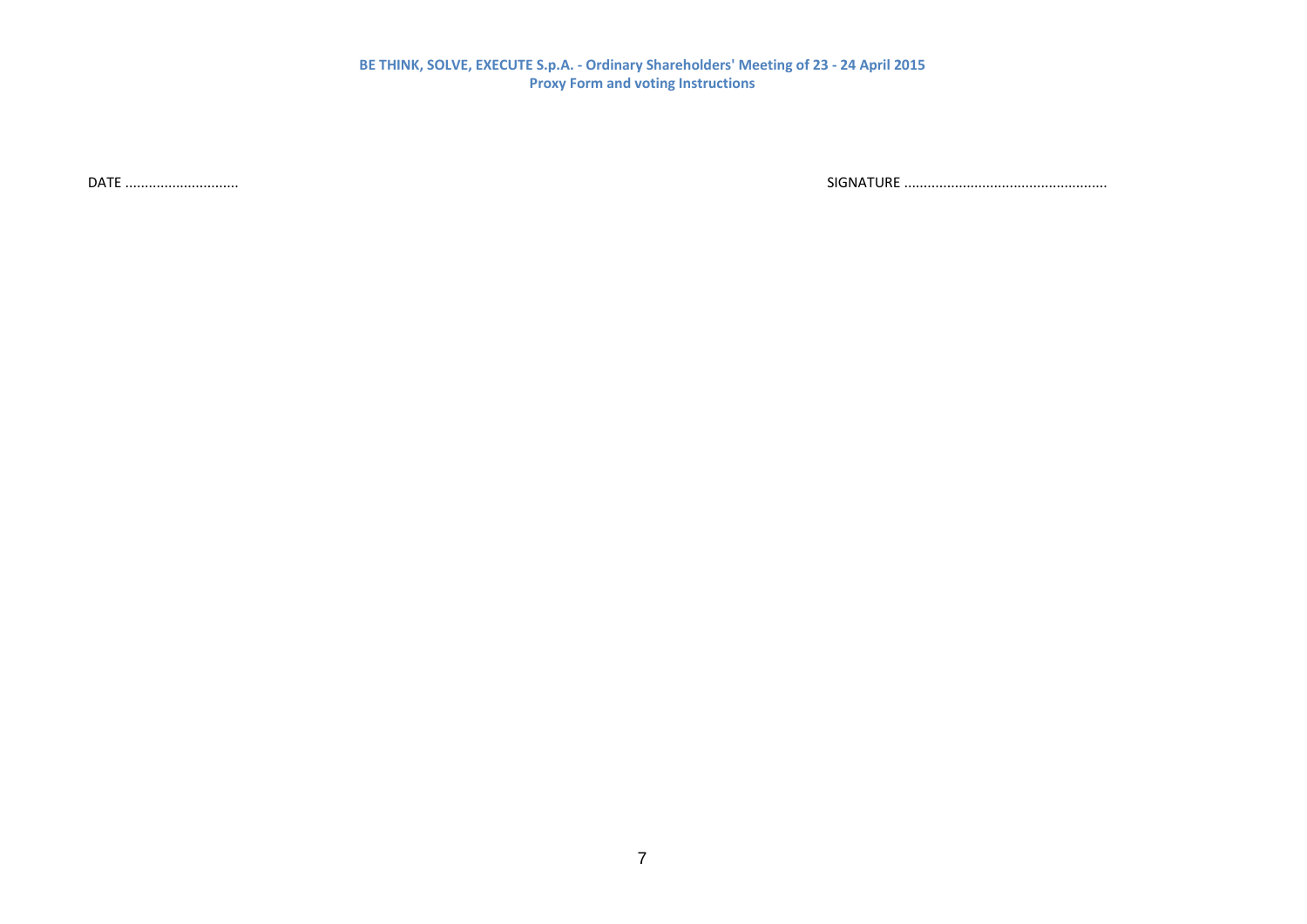#### *Notes for filling out and transmitting the proxy form*

- 1. The proxy form, to be notified to the Appointed Representative with voting instructions, must be received (together with documentation providing evidence of the signature authority referred to in the paragraph below) by lawyer **Francesca Flego,** by 21/04/15, in original by registered mail at the address specified for the purpose in Milan, Via Privata Fratelli Gabba no. 3; or as *electronic copy by certified <sup>e</sup>‐mail addressed to francesca.flego@milano.pecavvocati.it.*
- *2.*. Please specify in which capacity the person is signing the proxy and, if necessary, attach documents providing evidence of his/her signature authority.
- 3.. To be filled out only if the owner of the shares is different from the person signing the proxy; all personal details must be specified.
- *4.*. Please enter the securities account number, the ABI and CAB of the intermediary acting as depositary, or in any event its name, which can be found in the securities account.
- *5.*Reference to the notice made by the intermediary and its name, if different from the depository of the securities account mentioned in point 4.
- *6. Please provide details of <sup>a</sup> valid identity document of the person signing the proxy.*
- 7. Please specify the name and surname of the person signing the proxy form and the voting instructions.
- *8.*. Pursuant to Article 135-undecies, paragraph 3 of Legislative Decree. No. 58/1998, "Shares for which full or partial proxy has been given, are computed to determine whether the meeting is quorate. With regard to proposals for which no voting instructions are given, the shares are not considered in calculating the majority and the percentage *of capital required for resolutions to be approved."*
- 9. The resolutions proposed to the shareholders' meeting, briefly referred to herein, are available in the reports published on the company's website www.be-tse.it. Francesca Flego, as Appointed Representative, although she is not in any of the conflict of interest situations provided for in Article 135-decies of the TUF, does not intend to apply for permission to vote differently from the instructions received, in the event of unknown circumstances or in the event of changes or additions to the proposals submitted to the shareholders' meeting.
- 10. If significant events should occur that were not known when issuing the proxy, which cannot be communicated to the delegator, it is possible to choose between: a) confirmation of the voting instructions already given; b) revocation of the voting instructions already given; c) change in the voting instructions already given. If no choice is made, the voting instructions under A) will be *considered as confirmed.*
- 11. In the event there are changes or additions to the proposed resolutions submitted to the shareholders' meeting, it will be possible to choose between: a) confirmation of the voting instructions already given if any; b) revocation of the voting instructions already given; c) change in the voting instructions already given (or giving voting instructions). If no choice is made, the voting *instructions under A) will be considered as confirmed.*

If a resolution replacing an initial one is put to a vote by the management body or endorsed by the person chairing the meeting, regardless of the proponent, the voting instructions provided herein *shall replace the previous ones.*

If a proposed resolution, alternative to a previous one which has not obtained the majority of votes required for its approval, is submitted by a shareholder and put to a vote, the voting instructions, if available, shall complement the previous ones. The delegator may give voting instructions on alternative proposals that may be submitted and such instructions shall be binding on the Appointed Representative, who shall vote only if the proponent's characteristics correspond to those specified in the votina instructions. The various votina intentions expressed in relation to the proponents' *characteristics may also be identical.*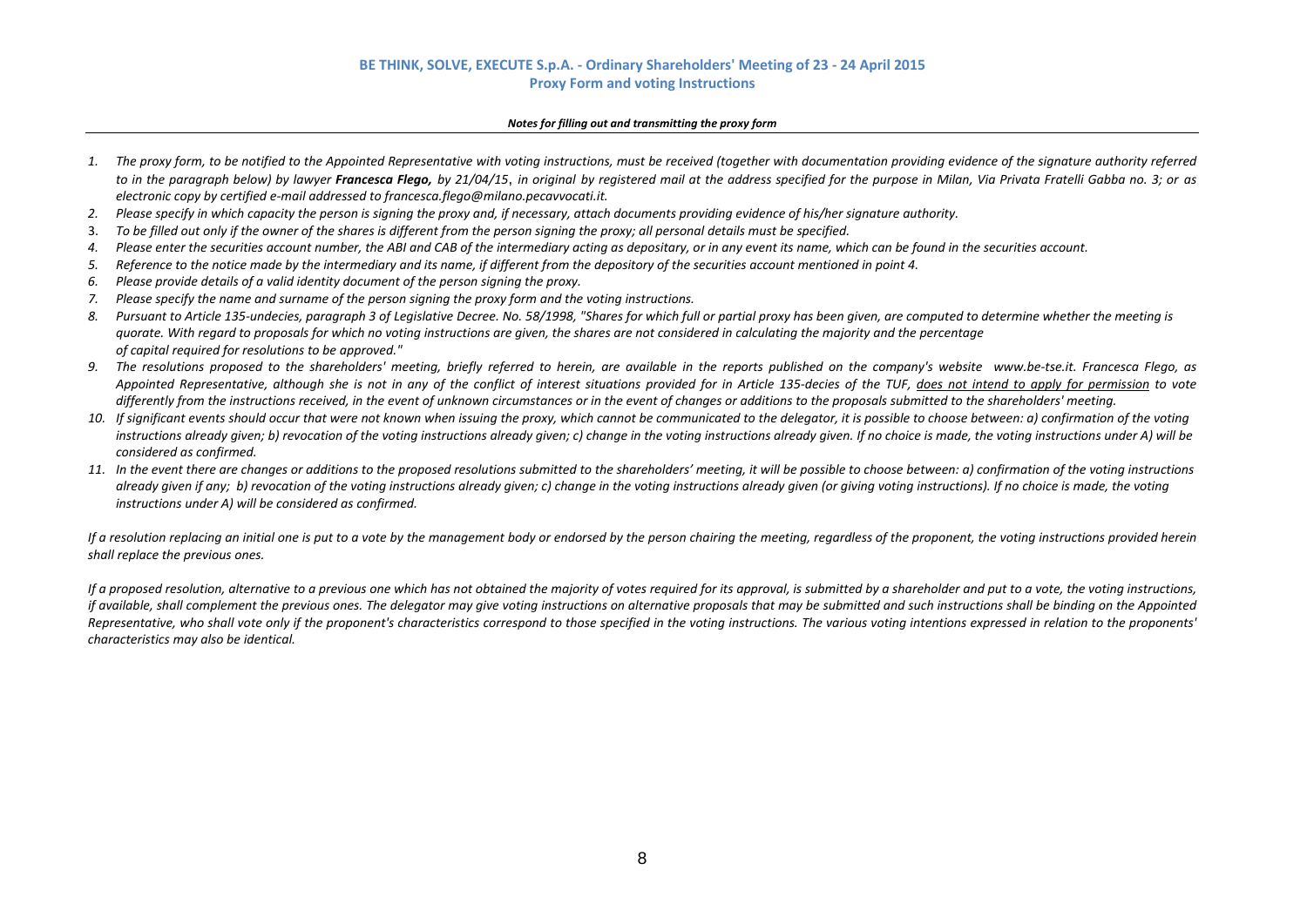#### **Legislative Decree no. 58/98, as amended and supplemented (the TUF)**

#### *Art. 135‐decies*

#### *(Conflict of interest of the representative and substitutes)*

1. Granting proxy to a representative in conflict of interest is permitted provided that the representative informs the shareholder in writing of the circumstances giving rise to such conflict of interest and provided spec voting instructions are given for each resolution in which the representative is expected to vote on behalf of the shareholder. The representative shall have the burden of proof regarding disclosure to the shareholder of the circumstances giving rise to the conflict of interest.

2. In any event, for the purposes of this article, conflict of interest exists where the representative or substitute:

a) has sole or joint control of the company, or is controlled or jointly controlled by the company, or is subject to joint control with the company;

*b)* is an associate of the company or exercises significant influence over it;

c) is <sup>a</sup> member of the management or control body of the company or of the entities indicated in paragraphs a) and b);

*d)* is an employee or an auditor of the company or of the entities indicated in paragraph *a);*

*e)* is the spouse, relative by blood or marriage up to the fourth degree of the persons mentioned in points *a)* to *c);*

f) is tied to the company or to the persons specified in paragraphs a), b), c) and e) by an employment or self-employment relation or other relations of a financial nature that affect his/her independence.

3. Replacement of the representative by <sup>a</sup> substitute in conflict of interest is only permitted if the substitute is indicated by the shareholder. In this case paragraph 1 shall apply. Reporting obligations and the burden of proof shall remain the responsibility of the representative.

4. This article shall also apply in the event of transfer of shares by proxy.

#### *Art. 135‐undecies*

#### *(Appointed representative of <sup>a</sup> listed company)*

1. Unless otherwise provided by the bylaws, companies with listed shares shall designate <sup>a</sup> party to whom the shareholders may give <sup>a</sup> proxy, within the end of the second trading day prior to the date scheduled for the shareholders' meeting at first or single call, with voting instructions on all or some of the proposals on the agenda. The proxy is effective only for proposals for which voting instructions have been provided.

2. The proxy is granted by signing <sup>a</sup> proxy form, the content of which is governed by Consob Regulation. Granting proxy shall be free of charge for the shareholder. The proxy and the voting instructions may be withdrawn by the deadline indicated in paragraph 1.

3. The shares for which full or partial proxy has been given, are computed to determine whether the meeting is quorate. With regard to proposals for which no voting instructions are given, the shares are not considered inn and the majority and and the percentage percentage percentage the percentage

of capital required for resolutions to be approved.

4. The person appointed as representative shall disclose any interest, personal or on behalf of third parties, that he or she may have with respect to the proposed resolutions on the agenda. He/she shall further keep the voting instructions confidential until voting commences, subject to his/her right to disclose such information to his/her employees and assistants, who are subject to the same duty of confidentiality.

5. By the regulation referred to in paragraph 2, Consob may establish cases in which a representative, who is not in any of the conditions laid down in Article 135-decies, may vote differently from the instructions received.